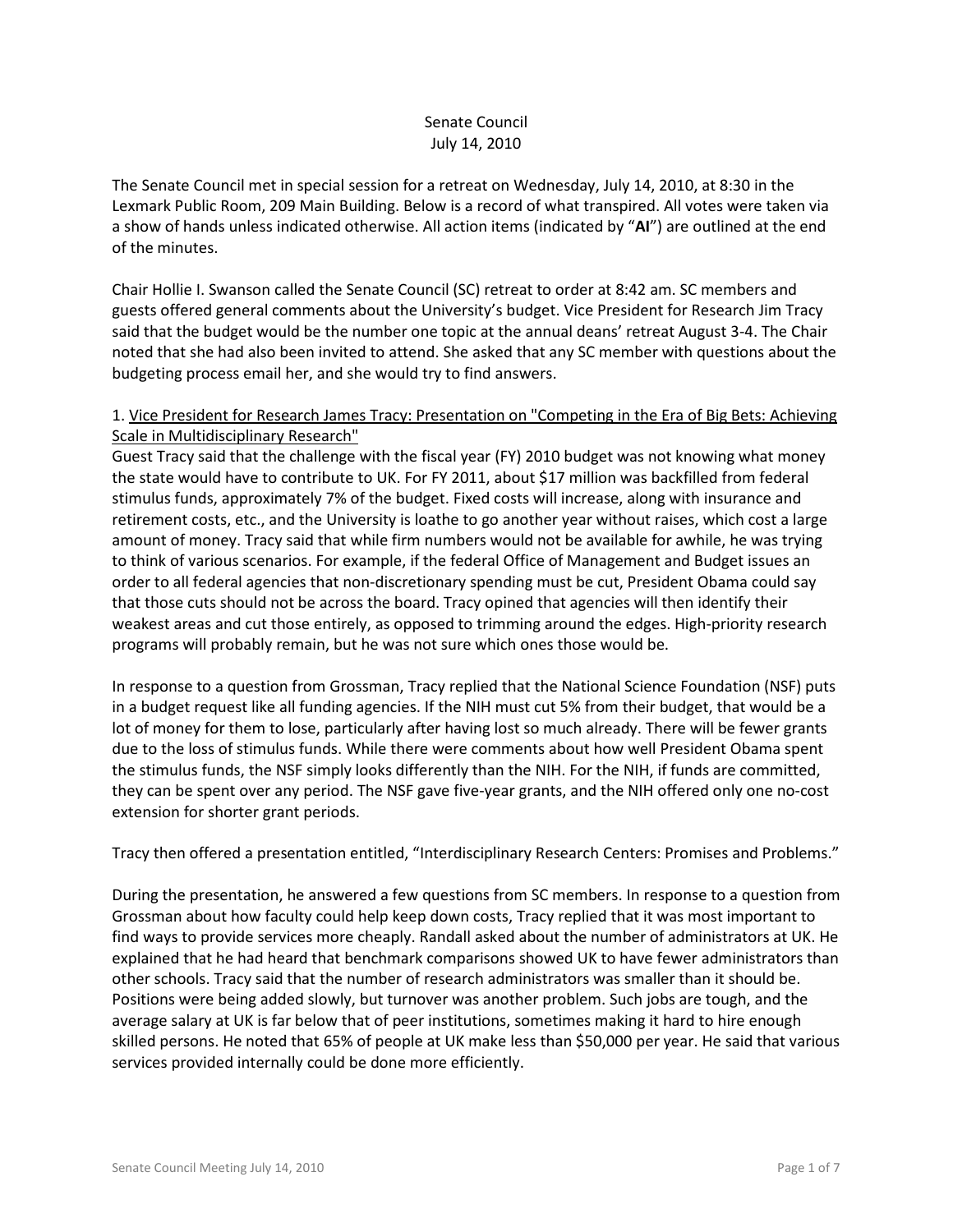Tracy went on to say that if you use the example of someone earning \$100,000 per year, and add in costs for retirement and benefits, that person costs the University approximately \$1 per minute. If one considered a 40-hour work week, with 18 deans, and 12 provosts, and they all sit through deans' meetings, and Board of Trustees meetings, that amounts to a lot of money spent on sitting. He summed up by saying that people are a real resource that must be used effectively.

Grossman commented that education was not a money-making endeavor, but rather an investment in the future. Education will cost money, and politicians needed to be reminded of that. Randall shared that his department had done a computation regarding the number of hours taught versus the tuition income, and realized they generated \$1.9 million in tuition income from what they taught. He said that when programs were evaluated, that type of number was something people could understand, showing the real impact faculty have on tuition income. Grossman countered with a question about the cost of delivering that education.

Thelin referred to the Delta Cost Project, a study that tracked for 10 years where state dollars went in terms of educational and non-educational costs. The results generally show increasing dollars for noneducational things. Grossman wondered what constituted "non-educational," and said that he would consider research being part of that. Tracy said that sometimes recreational activities were considered to be co-curricular. Tracy said that he did not think that a University should be a business, but acknowledged that due to budget constraints the University should be working somewhat more like a business.

Commenting on a cost calculation in Tracy's presentation, Thelin said that he doubted most faculty would realize the cost required to run a center. He wondered if that would be a good idea for center proposals to be submitted with that cost calculation. SC members discussed various scenarios and past center proposals. Also discussed with Tracy was whether or not centers attract grants; what to do with "necessary" centers that are exceptionally non-profitable; the creation of centers to retain star faculty; the benefits of informal yet detailed collaboration; reporting structures; and the general need for increased openness with regard to finances and budgeting.

When discussion wound down, the Chair thanked Tracy for his presentation and participation in the discussion, and he departed. The Chair suggested SC members take a short break before moving to the next agenda item.

#### 2. Minutes from April 26, May 10, and May 27 and Announcements

Grossman **moved** to approve the SC minutes from April 26, 2010. May 10, 2010, and May 27, 2010 and McCorvey **seconded**. There being no discussion, a **vote** was taken and the motion **passed** with none opposed. The Chair offered a handful of announcements.

The first SC meeting of the new academic year will be on August 2 at the regular time, when proposed changes to *Governing Regulations VII* (*GR VII*) will be discussed. Provost's Liaison Greissman will explain the revisions. In addition, Associate Provost for Undergraduate Education Mike Mullen will offer an update on Gen Ed issues. Randall commented that the changes to *GR VII* were a major revision, and agreed with the Chair that there were proposed changes to academic appointments to centers, as well as which units may offer courses that bear on degrees.

Peek advised SC members that revisions to *Administrative Regulations 1:2* were being discussed.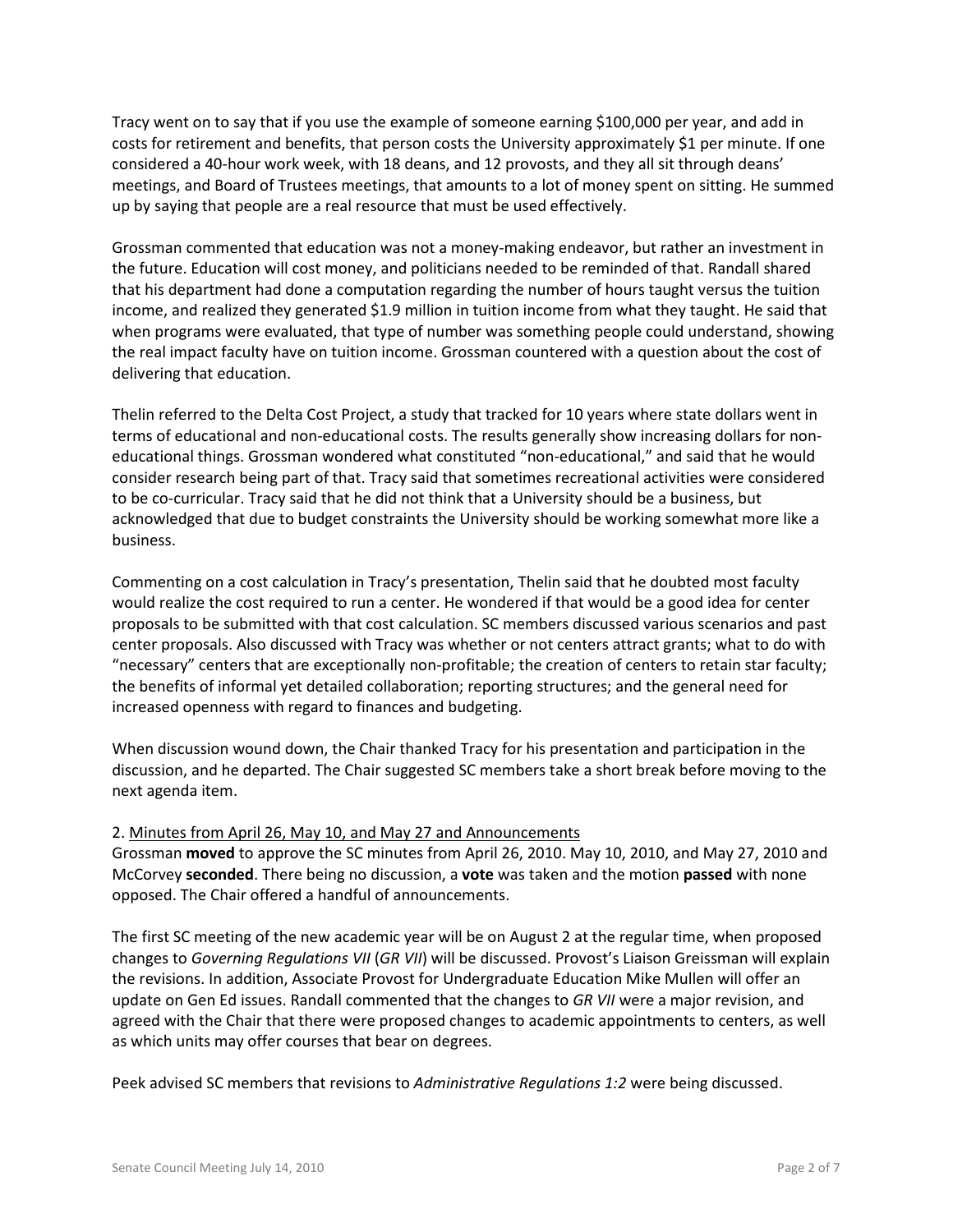The Chair announced that upon the request of Mullen, she granted provisional approval for UK 090 for one semester. The remedial course was required by statute, and it would complete the customary approval process in the fall.

There was no need to extend the oral communications suspension, so the suspension was not renewed, and incoming fall 2010 freshmen will have the oral communications requirement to fulfill.

President Todd is unavailable to attend the September University Senate (Senate) meeting, so there was discussion about inviting the Executive Vice President for Financial Affairs (EVPFA) to give a "State of University Financials" address in September. After a couple of brief comments, Anderson **moved** to ask the EVPFA to attend the September Senate meeting, and McCorvey **seconded**. There being no discussion, a **vote** was taken and the motion **passed** with none opposed (**AI**).

The Chair explained that future SC minutes will contain an "action items" section to ensure timely follow up on various matters.

There are hard copies of UK's budget available in the Office of the Senate Council (and also online), and the Board of Trustees (BoT) agenda booklet will be available to review upon its release. Anderson suggested that a link to the budget be included in the email to senators with the September meeting agenda (**AI**).

The Chair then led SC members in a brief discussion regarding the President's annual evaluation, specifically the request for it to be completed by mid-July, and the corresponding reply drafted and circulated among SC members. Grossman **moved** to send the letter with grammatical changes to Board of Trustees Chair Pro Tem Billy Miles. Nokes **seconded**. There being no discussion, a **vote** was taken and the motion **passed** with none opposed (**AI**). There was subsequent discussion regarding the timing of the annual evaluation, as well as the President's salary structure.

The Chair announced that Professor Lee Edgerton was reappointed as Ombud for the 2010 – 2011 academic year. SC members will be asked to identify members for an ombud search committee (for 2011-2012) in January.

Finally, the Chair expressed her gratitude for Professor Kate Seago's contributions to the last SC retreat. After having received the permission of her dean, Professor Seago will continue as parliamentarian for 2010 – 2011, and will also begin attending the SC meeting prior to a Senate meeting.

# 3. Proposed Ad Hoc Committees from May 27, 2010 Retreat

SC members discussed the proposed ad hoc committees from the May 27 retreat (ad hoc committee to identify a faculty member with legal expertise to advise the SC, subset of SC to examine and revise administrative coordinator's job duties, ad hoc committee to determine which Senate committee should address graduate education concerns, and ad hoc committee on committees to review Senate committee structure). SC members opted to wait until fall to suggest possible members for the "legal expertise committee" (**AI**). It was decided that Jensen, Grossman and the Chair would comprise the committee to review the administrative coordinator's job duties (**AI**).

It was determined that there was an existing standing committee, the Senate Committee on Committees (SCoC), that could review Senate committee structure – all that is needed is to develop a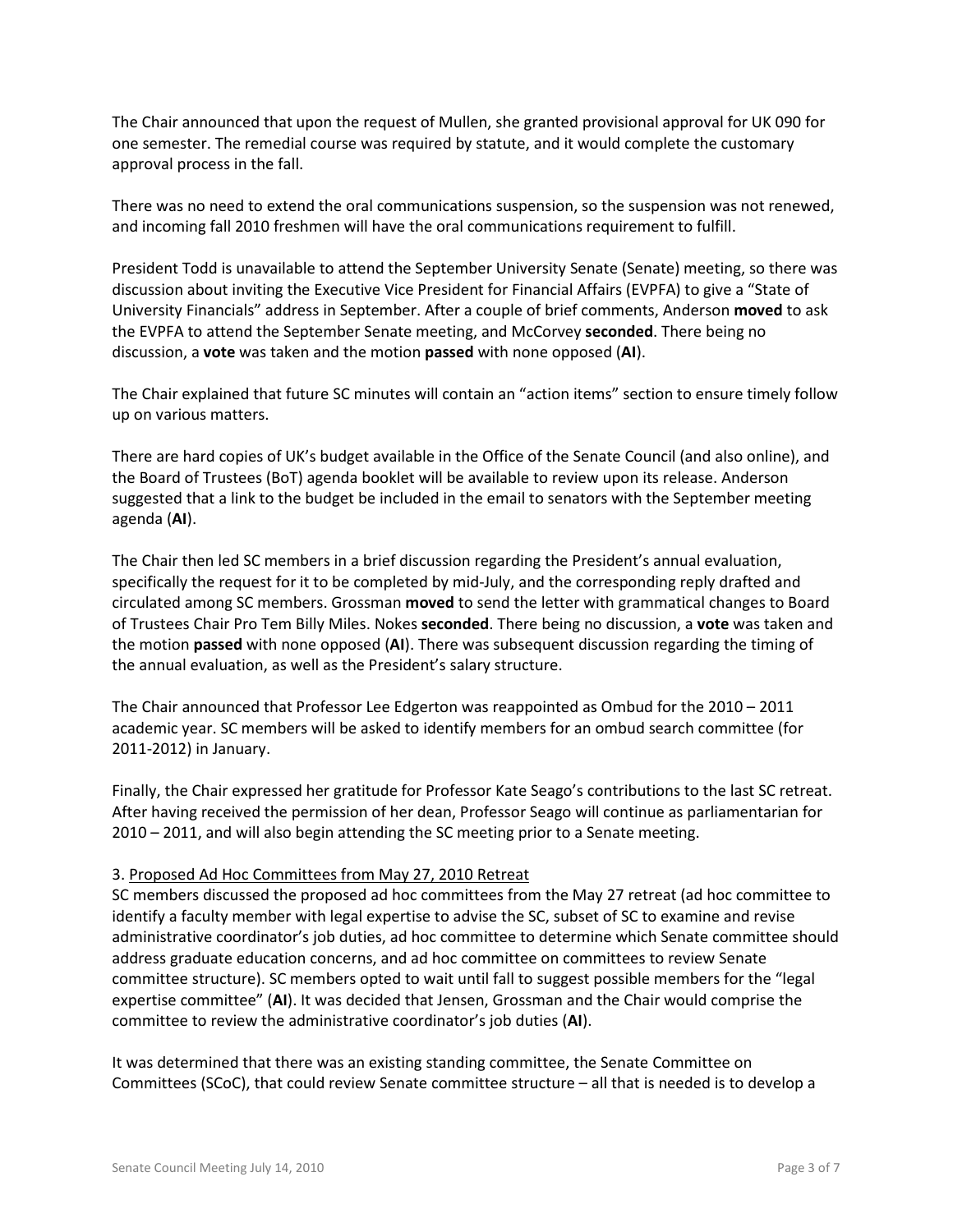charge for that committee (**AI**). The Chair suggested that the SCoC also determine what committee should review the issue on graduate education.

There was discussion amongst SC members regarding a request from a faculty member that the SC look into the issue of air quality, particularly around the physical plant buildings. SC members were made aware of the steps taken thus far by the faculty member (contacting UK and Lexington city officials). After some time, SC members determined that air quality was somewhat out of the purview of the SC's charge. It was decided that the appropriate next step would be to contact the faculty member with recommendations about who/what to contact (**AI**).

SC members talked briefly about the end of the Oral Communications requirement, and the Chair asked Mrs. Brothers to contact Associate Provost for Undergraduate Education Mike Mullen and ask that he share that information with department chairs and directors of undergraduate studies (**AI**).

SC members then moved to a discussion regarding how faculty (and staff) file a formal complaint or grievance. After a short period, Grossman **moved** to ask the Senate's Committee on Committees to explore whether a "grievance" committee should be established, and if so, how. Anderson **seconded**. There was brief discussion, and then a **vote** was taken and the motion **passed** with none opposed (**AI**).

# 4. Communication between Senators and Home Departments/Colleges

The Chair led SC members in a discussion on how senators and their home units can better communicate. She said she was also working with Chief Information Officer Vince Kellen on the creation of a faculty listserv. It was the general consensus that senators from each college should have a mechanism by which to send out updates, queries, etc. to faculty within the college. Mrs. Brothers volunteered to send information to each senator with the names of other senators in the college (if any), along with departmental affiliation and email address (**AI**). In that way senators will be given the tools necessary to work with others in the college to come up with an effective college communications strategy. Grossman suggested including language such as "encourage you to work with the appropriate area in your college (dean's office, etc.) to establish a mechanism to communicate with your college constituency" when sending out each college's senator affiliation/email list to senators.

# 5. Goals for the Senate Council and University Senate

SC members discussed possible goals for the SC and Senate. Randall commented that he would look into the issue of faculty representation in athletics proceedings (**AI**). Grossman **moved** that the SC establish a list of goals at the August 2 meeting, for the Senate to rank and discuss. Anderson **seconded**. There being no further discussion, a **vote** was taken and the motion **passed** with none opposed (**AI**).

At this point, around noon, SC members broke for lunch. SC members resumed meeting around 12:15 pm.

McCorvey offered an update regarding the request made by Past Chair Randall that the Board of Trustees meet after the Senate in December and May. If the BoT meets before the Senate during those months, it means that degree lists for those months must be approved a month before the BoT meets (meaning November and April), which pushes back the application deadline for students. A request was made that the BoT meet after the Senate meets in December and May, which could also improve UK's six-year graduation rate. In short, the newly changed BoT meeting schedule, beginning with spring 2011, will allow the BoT to meet after the Senate meets in the two months (December and May) when the Senate votes on degree lists.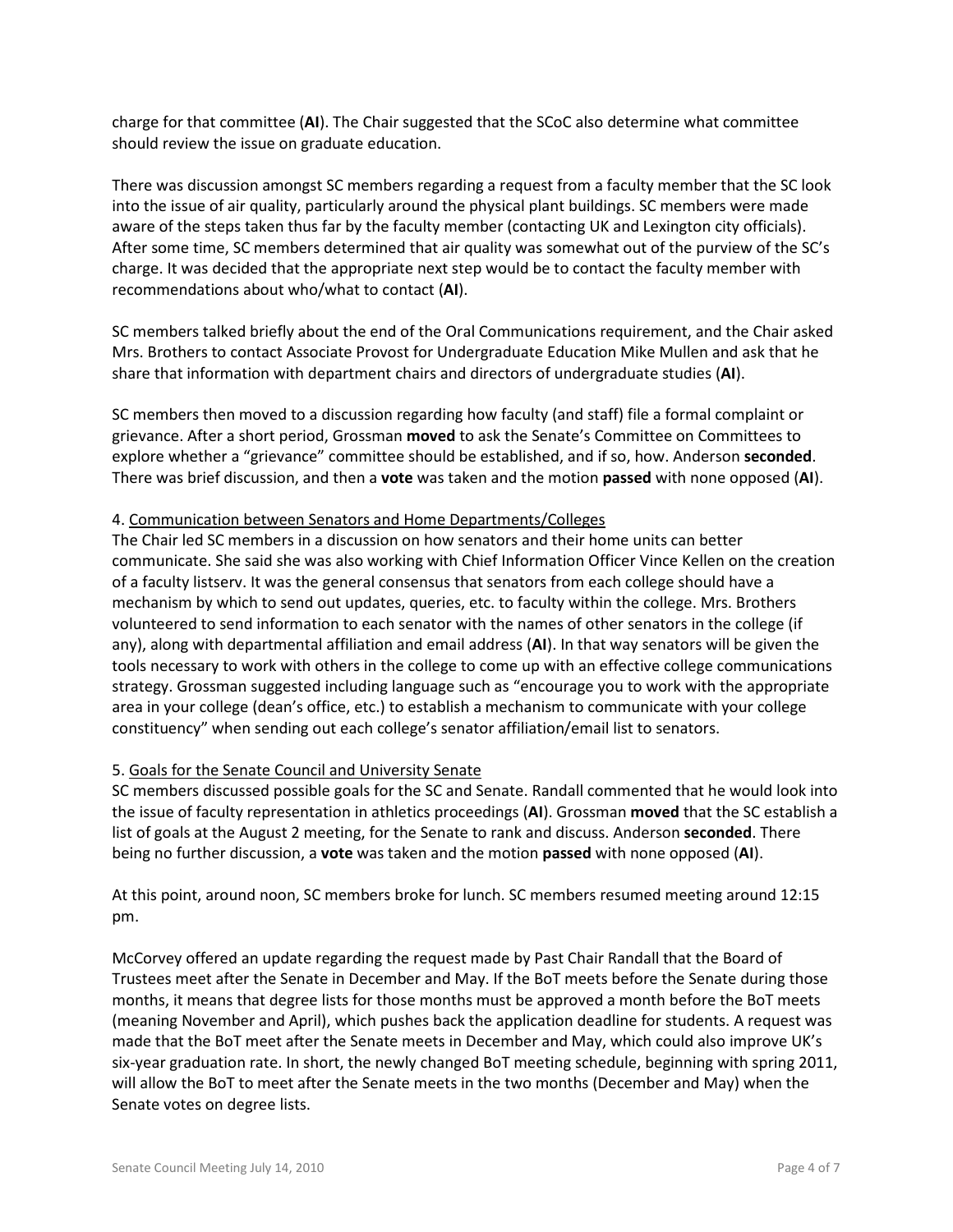There was as yet no resolution to the request that the BoT identify a subset to deal with off-cycle degree requests. Grossman noted that any such request coming to the BoT would be the result of an administrative UK error, not an "I forgot to apply" situation. SC members then segued into a discussion on BoT agendas and meetings.

After discussion on that matter wound down, Grossman asked if there was a way to explore opening up the transferable portion of the Employee Education Program (EEP) to graduate level coursework. Grossman explained that many faculty spouses already have an undergraduate degree, and could only benefit from the ability to take graduate-level coursework as part of EEP. After some discussion, the Chair agreed to bring the matter to the attention of the Associate Provost for Faculty Affairs (**AI**).

# 6. Specific Committee Charges

In addition to the long-standing charges to Senate committees in the *Senate* Rules (*SR*), SC members also discussed timely, specific matters that the committees could work on over the academic year.

## **Senate's Academic Facilities Committee:**

- 1. Solicit input on physical plant needs from senators, faculty, Student Government Association and invite administrators to present their priorities and associated rationales.
- 2. Develop a list of Senate priorities and associated rationales to be presented to the Senate for approval.
- 3. Communicate the Senate's facility priorities/rationales to the administration and the Board of Trustees, through the faculty trustees.

### **Senate's Admissions and Academic Standards Committee:**

- 1. Offer proactive responses to pending legislation concerning admissions and academic standards. Work with COSFL (Coalition of Senate and Faculty Leadership), a statewide group of university faculty leaders on issues of local and regional interest. (SC members asked that this committee's chair be added to the COSFL listserv (**AI**).
- 2. Review program criteria and standards, and admission, probation and suspension policies. Determine how such policies in one college affect other colleges.
- 3. Review the issue of transfer credit and how its impact can be measured. Identify courses that have been approved in the past for transfer credit and determine how they are reviewed for transfer credit.

#### **Senate's Institutional Finance and Resource Allocation Committee:**

- 1. Review UK's budget and communicate with the Executive Vice President for Finance and Administration and the University Budget Office.
- 2. Ensure that detailed information from the administration is received and communicated to the faculty in a proper and timely manner, particularly information pertaining to potential, tentative plans for financial enhancements or reductions.
- 3. Explore further administrative oversight of the budget for UK Athletics and the relation of the Athletics budget to UK's general fund.
- 4. Ensure that a schedule of annual fiduciary deadlines/dates, as well as regular reports from pertinent financial areas, is maintained.

#### **Senate's Admissions Advisory Committee**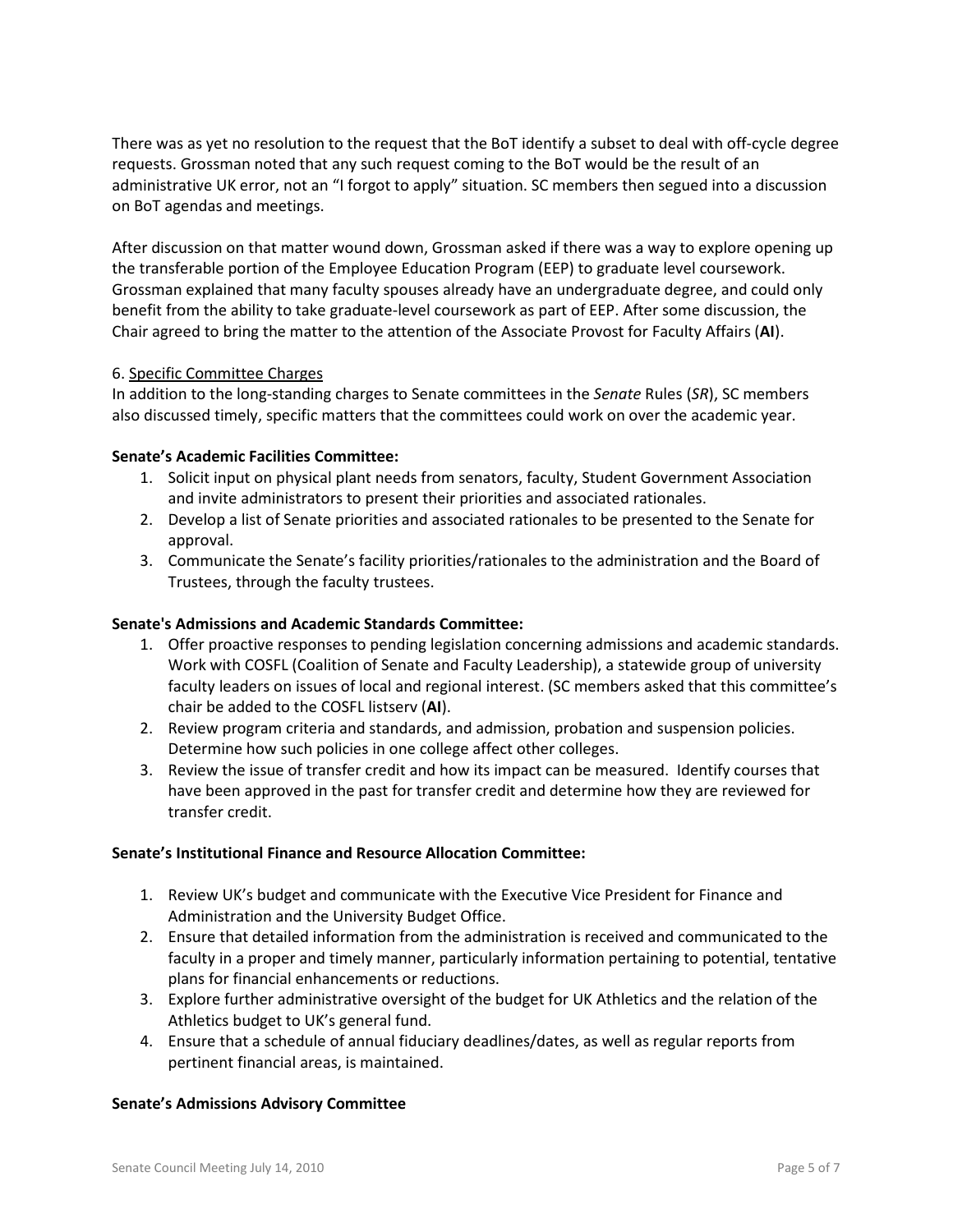## **(proposed name: "***Enrollment Management Advisory Committee***")**

- 1. Offer a written report as per the committee's charge in the *SR* on the activities/changes that have taken place for the period of academic year 2001-2002 to the present.
- 2. Review the issue of transfer credit and how its impact can be measured.

## **Senate's Academic Planning and Priorities Committee:**

- 1. Develop a mechanism to communicate with faculty and staff and offer faculty the opportunity to weigh in on priorities.
- 2. Proactively meet, with the SC Chair, with the President regarding growth and development, and with the Provost regarding academic issues.
- 3. Identify a liaison to the Provost-run University Committee on Academic Planning and Priorities) (UCAPP). This individual, as well as the SC Chair (who is an ex officio UCAPP member) can provide updates to the SC and Senate.
- 4. Identify funding for programmatic forums for faculty.
- 5. Investigate the possibility of establishing an awards program by the faculty, for the faculty.

## **Senate's Research Committee:**

- 1. Investigate issues pertaining to the Division of Laboratory Animal Resources (DLAR) and the Institutional Animal Care and Use Committee (IACUC) and share this information with the Senate. Give special attention to justifications for the exceptionally detailed requirements of IACUC. Foster improved communication between the university research committee and those providing regulatory oversight.
- 2. Examine the policies by which grant management is established and determine why the administrative response to faculty concerns is perceived as decreasing.
- 3. Review the overall indemnification process for all of campus, with a specific eye toward the process as it affects non-healthcare areas, and whether non-healthcare areas have an implemented indemnification process.
- 4. Review health benefits of graduate students and weigh the pros and cons of transferring them to research funding awards.

#### **Senate's Advisory Committee on Privilege and Tenure:**

1. Investigate Distribution of Effort (DOE) allocations for trends and patterns of all faculty in all title series.

SC members determined that the issue of teacher/course evaluations, including online delivery, should be dealt with by an ad hoc group in August.

#### 7. UK Research Foundation Update - Chair Swanson

The Chair offered some information about the UK Research Foundation (UKRF), of which she is an appointed (by the Board of Trustees) member. She said that the UKRF is an umbrella group, which administers and handles indirect costs from grants. The UKRF has also been used as mechanism to transfer money. She answered a variety of questions from SC members. SC members discussed the general matter of start-up and sunk costs, as they pertained to Coldstream Research Campus.

SC members commented on a variety of smaller issues pertaining to current events. There being no further business to conduct, the meeting was adjourned at 1:45 pm.